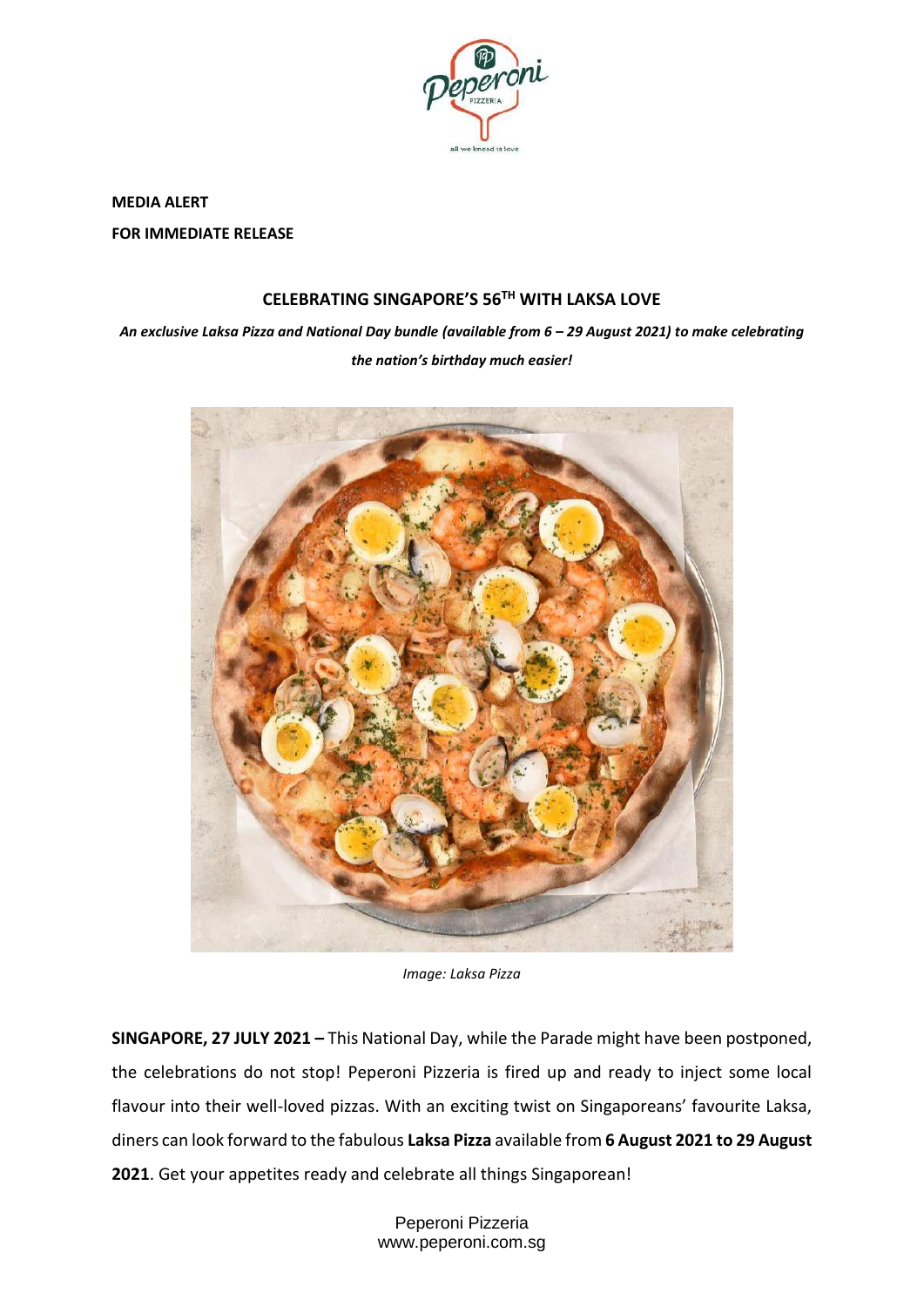

For a taste of home, indulge in the **Laksa Pizza (\$28 for dine-in & takeaway, \$30 for delivery. Available only in Large)**. Jam-packed with flavour, this pizza is slathered with a rich and savoury laksa sauce, generously topped with mozzarella, tiger prawns, Venus clams, squid, hard-boiled egg, and tofu puffs.



*Image: National Day Bundle*

They say food tastes better when shared with good company. So, gather your family and hungry friends for a wholesome feast full of your Peperoni Pizzeria favourites. Enjoy the **National Day Bundle (\$56, U.P. \$68)**, which comes with the hearty **Laksa Pizza,** crispy **Chicken Wings,** mouth-watering **Calamari,** and a refreshing side of **Roasted Cauliflower with Mint Yogurt**. To top it all off, quench your thirst with your choice of **any two canned soft drinks** (Coca-Cola® Classic, Coca-Cola® Light, and Sprite®).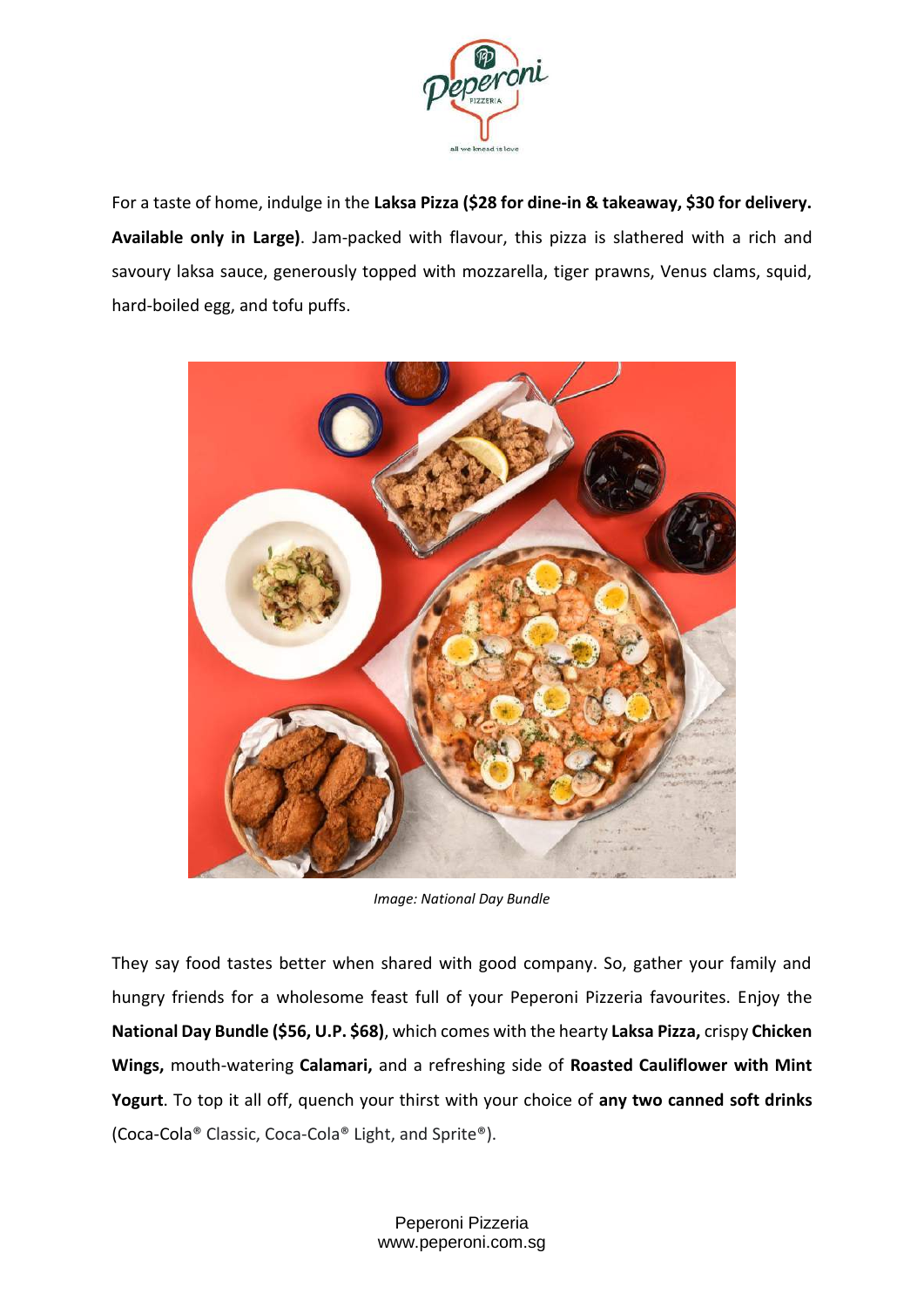

In line with the latest regulations, the **Laksa Pizza** and the **National Day Bundle** will only be available for **takeaway** (at most Peperoni Pizzeria outlets, including SOCIEATY and Kitch) and **delivery [\(Deliveroo](https://deliveroo.com.sg/brands/peperoni-pizzeria-group?utm_campaign=webreferral&utm_medium=backlink&utm_source=peperoni-pizzeria-group) and [Oddle\)](https://order.peperoni.com.sg/)** till restrictions are lifted. The National Day Bundle will not be available at Peperoni Pizzeria @ Botanics. To add more joy to the occasion, enjoy a free Coca-Cola® Light when you order from Deliveroo, starting 6 August until 8 August 2021.

So, bring out your patriotic spirit and show laksa love for Singaporean flavours this National Day. After all, there is no "hum" trying!

**-END-**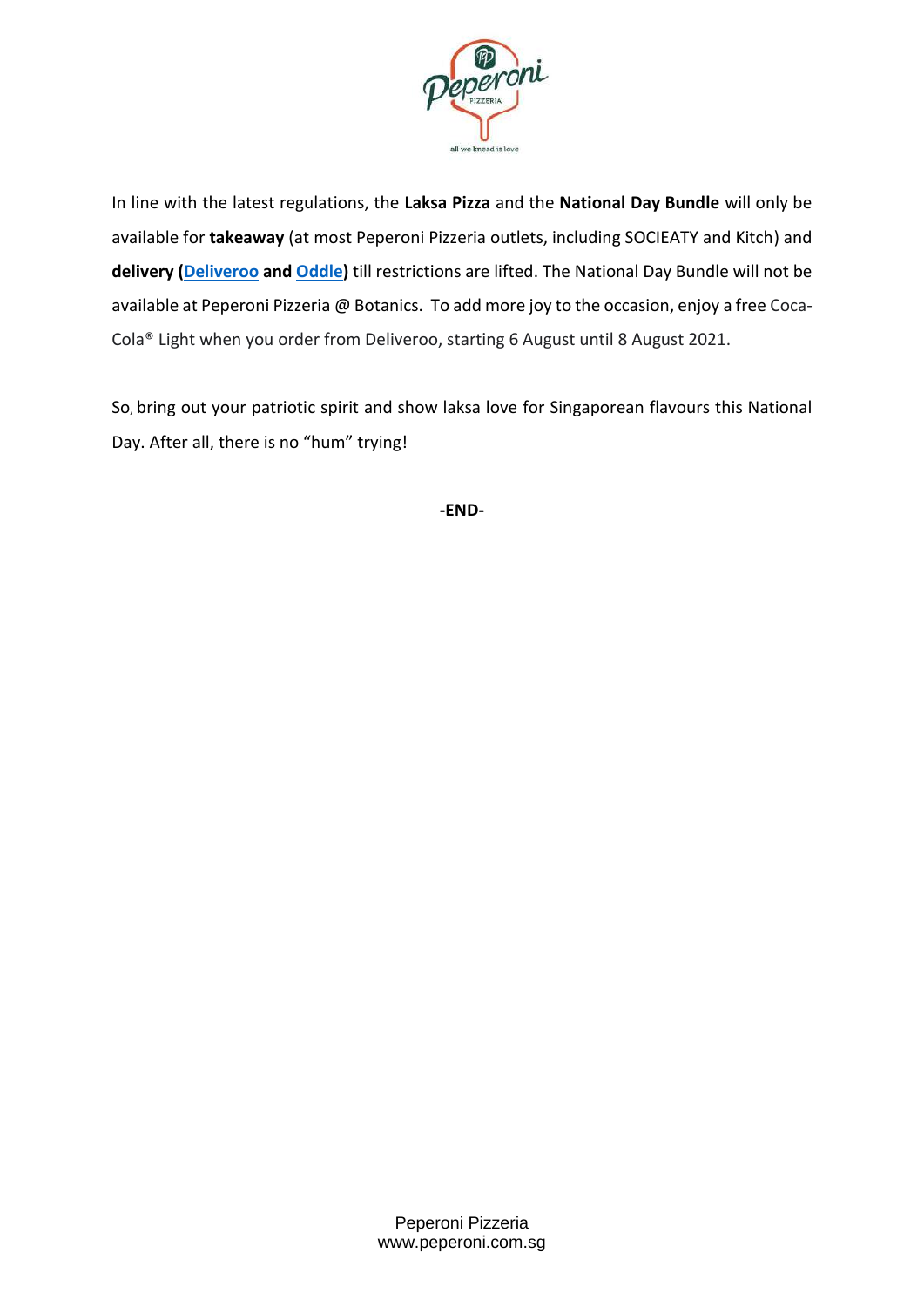

## **Peperoni Pizzeria**

### *A Family-friendly Italian Restaurant*

Peperoni Pizzeria started out in 2004 in a leafy enclave at Greenwood, welcoming friends and families with comforting Italian classics and a warm atmosphere.

Known for its rustic Italian cuisine, especially its signature 21-inch XXL wood-fired thin crust pizzas, its menu also offers a wide variety of appetisers, pastas and desserts. Each outlet has a decked out in-house bar, serving a stellar collection of wines, spirits and imported beers great to liven up any party. There is also no service charge, however prices are subject to prevailing government taxes.

The vibrant energy of Peperoni's staff and loyal followers has also turned it into more than just a restaurant. It has evolved into a much-loved destination driven by its 'Appetite for Life' philosophy, a place with a mission to bring people together, bind relationships, and savour life in all its delightful flavours.

#### **Restaurant Information**

Website: [www.peperoni.com.sg](http://www.peperoni.com.sg/) Email: [peperonifeedback@lesamis.com.sg](mailto:peperonifeedback@lesamis.com.sg) Facebook: [www.facebook.com/peperonipizzeria](http://www.facebook.com/peperonipizzeria) Instagram: [www.instagram.com/peperonipizzeria](http://www.instagram.com/peperonipizzeria) Delivery: Order with Deliveroo – visit [www.peperoni.com.sg](http://www.peperoni.com.sg/) or <https://deliveroo.com.sg/brands/peperoni-pizzeria> to find out more. For islandwide delivery and XXL pizza delivery: <https://order.peperoni.com.sg/>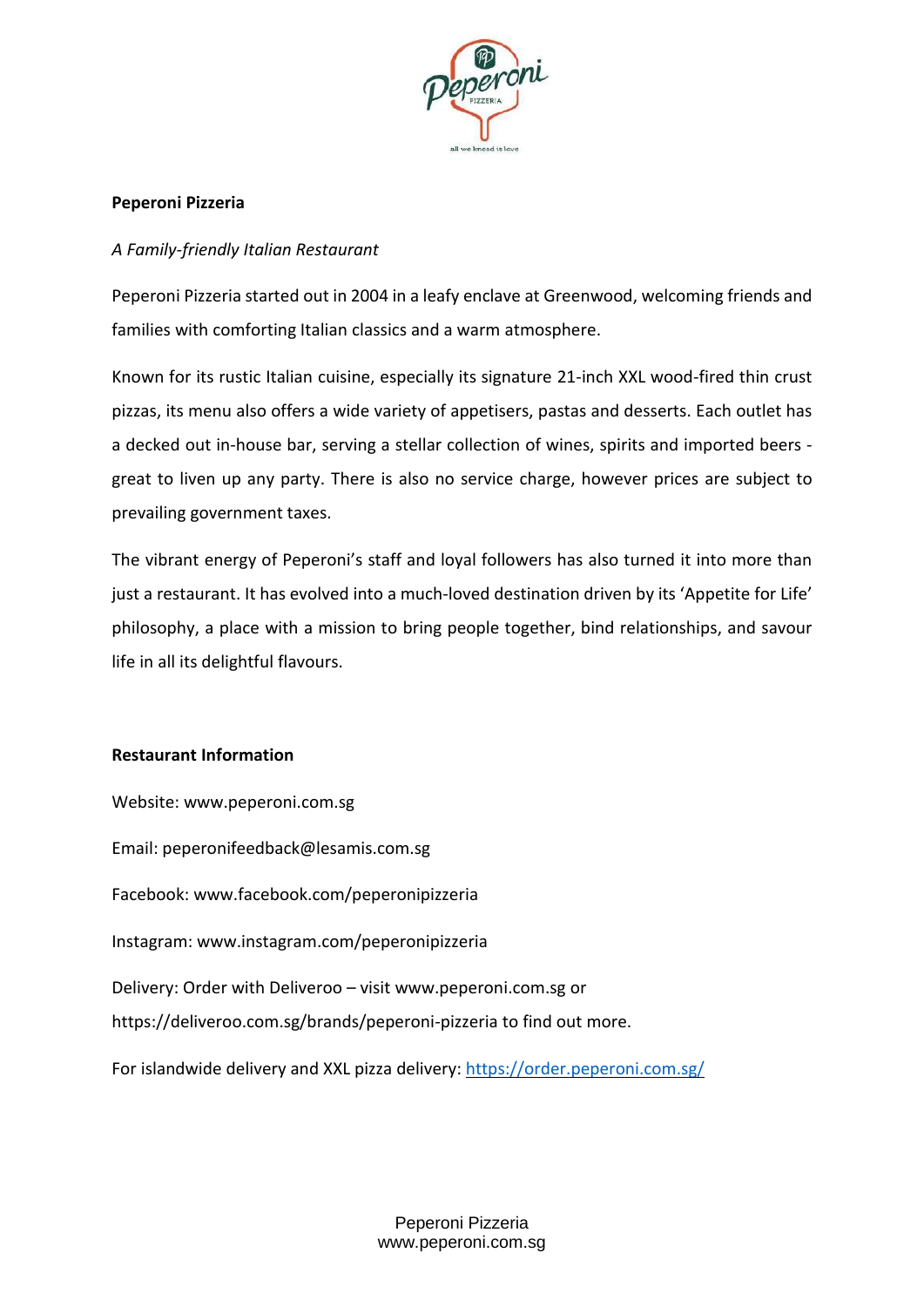

#### **Address**

\*OPERATING HOURS ARE AS OF PHASE 2 HEIGHTENED ALERT

| PP @ SUNTEC CITY:                                                              | PP @ ZION ROAD:                                             |
|--------------------------------------------------------------------------------|-------------------------------------------------------------|
| #B1-130                                                                        | <b>56 Zion Road</b>                                         |
| <b>Suntec City Mall</b>                                                        | Singapore 247781                                            |
| (*No reservations for this outlet)                                             | Telephone: (65) 6732-3253                                   |
| Telephone: (65) 6884 7737                                                      | WhatsApp your takeaway order & enquiries to:                |
| WhatsApp your takeaway order & enquiries to:                                   | +65 8940 3885                                               |
| +65 8940 3903                                                                  | <b>OPERATING HOURS:</b>                                     |
| <b>OPERATING HOURS:</b>                                                        | Monday to Sunday: 11am to 9:30pm                            |
| Monday to Sunday: 11am to 9:30pm                                               | Last Order: 9pm                                             |
| Last Order: 9pm                                                                | Closed on certain holidays. Please call to                  |
| Closed on certain holidays. Please call to enquire.                            | enquire.                                                    |
| PP @ FRANKEL AVE:                                                              | PP @ GREENWOOD AVE:                                         |
| <b>95 Frankel Avenue</b>                                                       | 6 Greenwood Avenue, Hillcrest Park                          |
| Singapore 458221                                                               | Singapore 289195                                            |
| Telephone: (65) 6445-5661                                                      | Telephone: (65) 6465-6556                                   |
| WhatsApp your takeaway order & enquiries to:                                   | WhatsApp your takeaway order & enquiries to:                |
| +65 8940 3896                                                                  | +65 8940 3894                                               |
| <b>OPERATING HOURS:</b><br>Monday to Sunday: 11am to 9:30pm<br>Last Order: 9pm | <b>OPERATING HOURS:</b><br>Monday to Sunday: 11am to 9:30pm |
|                                                                                | Last Order: 9pm                                             |
| Closed on certain holidays. Please call to enquire.                            | Closed on certain holidays. Please call to<br>enquire.      |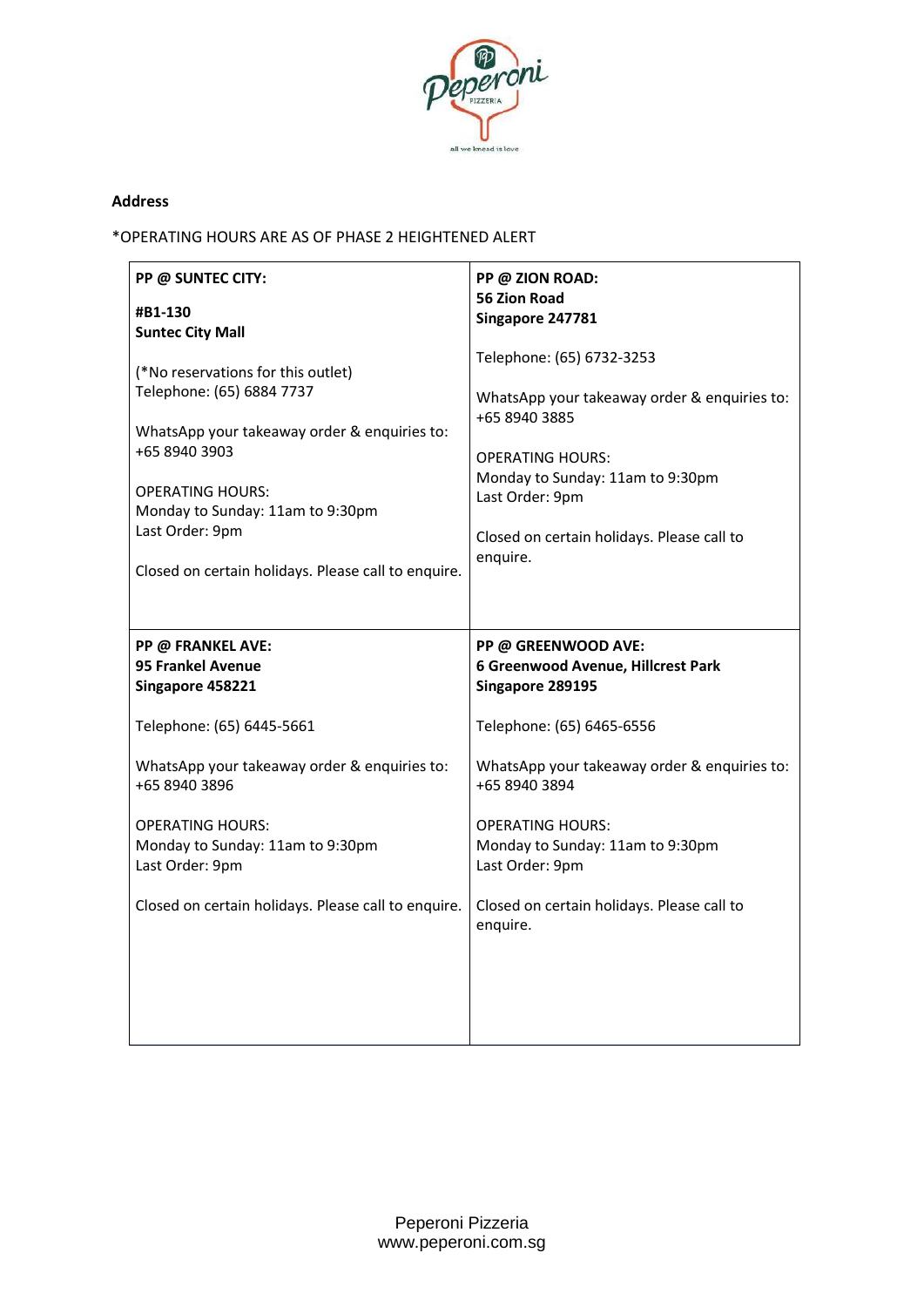

| PP @ BIOPOLIS<br>10 Biopolis #01-01, Chromos Block<br>Singapore 138670                                | PP @ Upper Thomson<br>267 Upper Thomson Road<br>Singapore 574394                    |
|-------------------------------------------------------------------------------------------------------|-------------------------------------------------------------------------------------|
| Telephone: (+65) 6478 9091                                                                            | Telephone: (65) 6509-1575                                                           |
| WhatsApp your takeaway order & enquiries to:<br>+65 8940 3921                                         | WhatsApp your takeaway order & enquiries to:<br>+65 8940 3902                       |
| <b>OPERATING HOURS:</b><br>Monday to Sunday: 11am to 9:30pm<br>Last Order: 9pm                        | <b>OPERATING HOURS:</b><br>Monday to Sunday: 11am to 9:30pm<br>Last Order: 9pm      |
| Closed on certain holidays. Please call to enquire.                                                   | Closed on certain holidays. Please call to<br>enquire.                              |
|                                                                                                       |                                                                                     |
|                                                                                                       |                                                                                     |
| PP @ Botanic Gardens<br>Casa Verde, 1 Cluny Road, Singapore Botanic<br><b>Gardens Visitor Centre,</b> | PP @ United Square<br>United Square #01-07/60, 101 Thomson Road<br>Singapore 307951 |
| Singapore 259569                                                                                      | Telephone: (+65) TBC                                                                |
| Telephone: (+65) 6467 7326                                                                            |                                                                                     |
| WhatsApp your takeaway order & enquiries to:                                                          | WhatsApp your takeaway order & enquiries to:<br>+65 TBC                             |
| +65 8940 3884                                                                                         | <b>OPERATING HOURS:</b>                                                             |
| <b>OPERATING HOURS:</b>                                                                               | Monday to Sunday: 11am to 9:30pm                                                    |
| Monday to Sunday: 11am to 7:30pm                                                                      | Last Order: 9pm                                                                     |
| Last Order: 7pm                                                                                       | Closed on certain holidays. Please call to                                          |
| Closed on certain holidays. Please call to enquire.                                                   | enquire.                                                                            |
|                                                                                                       |                                                                                     |
|                                                                                                       |                                                                                     |

#### **Reservation**

Make your reservation at one of our outlets [here.](https://bookv5.chope.co/booking?rid=peperonifrankel1802fra&source=rest_facebook.peperoni&select_location=1)

#### **Signature dishes**

21" wood-fired thin crust pizzas (\$55/\$62 for XXL, feeds up to 6 persons), Aglio e Olio, Vongole, Arancini, Chicken Wings